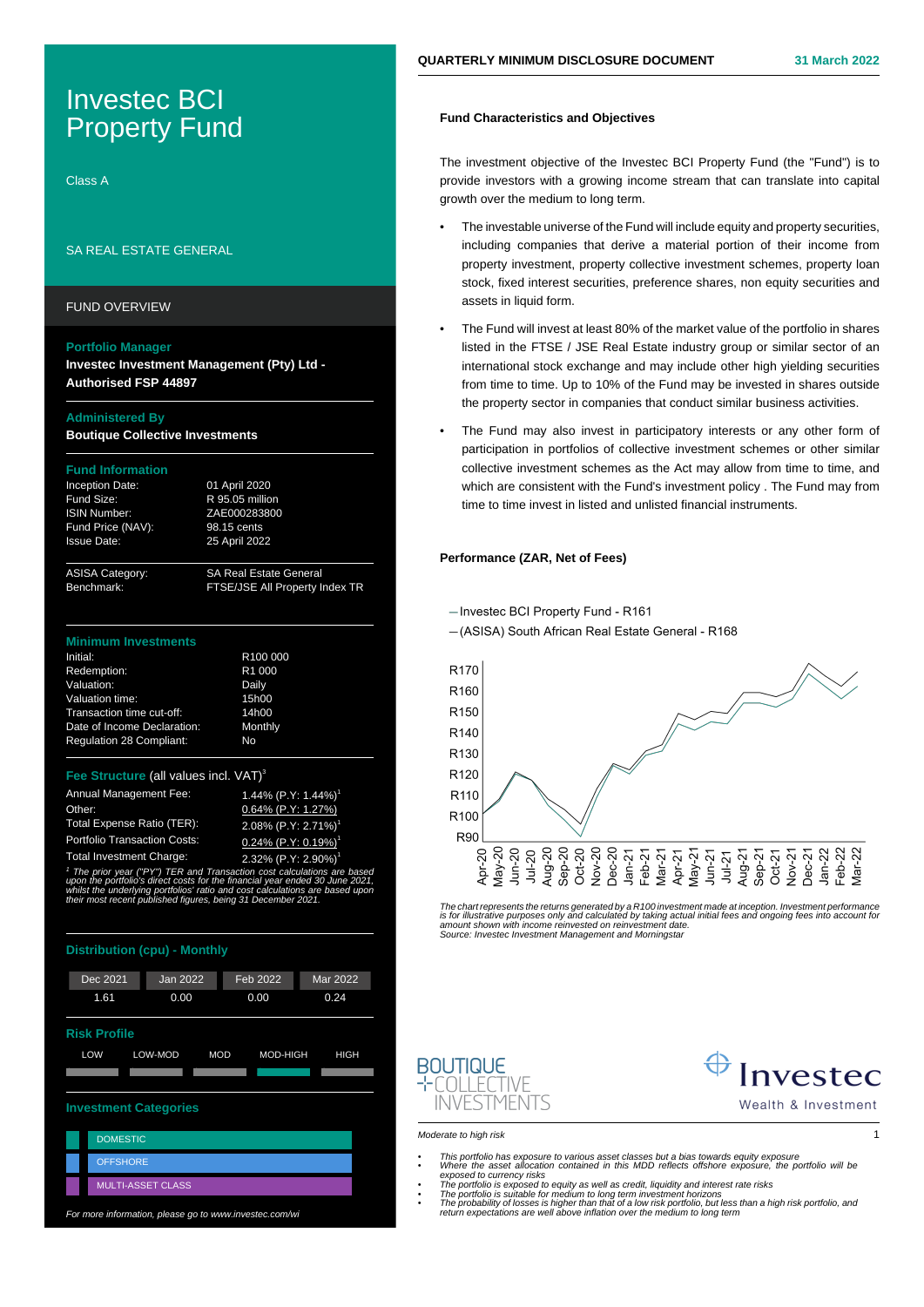# Investec BCI **Property Fund**

Class A

## SA REAL ESTATE GENERAL



**Asset Allocation (%)<sup>3</sup>**



## **Performance (Class A, net of fees)**

## 1. Nepi Rockcastle Plc

**Top 5 Holdings**

2. Growthpoint Properties Ltd

3. Redefine Properties Limited

4. Resilient REIT Ltd

## 5. Sirius Real Estate Ltd

Source: Investec Investment Management and Morningstar

|                                           | 3 months | 6 months | 1 year | <b>Since</b><br>inception $2$ |       | <b>Calendar High Calendar Low</b> |
|-------------------------------------------|----------|----------|--------|-------------------------------|-------|-----------------------------------|
| Invested BCI Property Fund                | $-3.6%$  | 5.3%     | 24.3%  | 27.0%                         | 35.8% | 35.8%                             |
| (ASISA) South African Real Estate General | $-2.1%$  | 6.3%     | 25.8%  | 29.7%                         | 37.9% | 37.9%                             |
| FTSE/JSE All Property Index TR            | $-1.6%$  | 6.7%     | 26.3%  | 31.2%                         | 38.6% | 38.6%                             |

2 Annualised Method of calculation: NAV-NAV. Gross income reinvested Source: Investec Investment Management and Morningstar

## **Calendar Year Returns (Class A, net of fees)**

|                                           | 20205 | 2021  |
|-------------------------------------------|-------|-------|
| Investec BCI Property Fund                | 23.2% | 35.8% |
| (ASISA) South African Real Estate General | 24.3% | 37.9% |
| FTSE/JSE All Property Index TR            | 26.0% | 38.6% |

<sup>5</sup> From 01 April 2020 to 31 December 2020<br>Method of calculation: NAV-NAV. Gross income reinvested<br>Source: Investec Investment Management and Morningstai